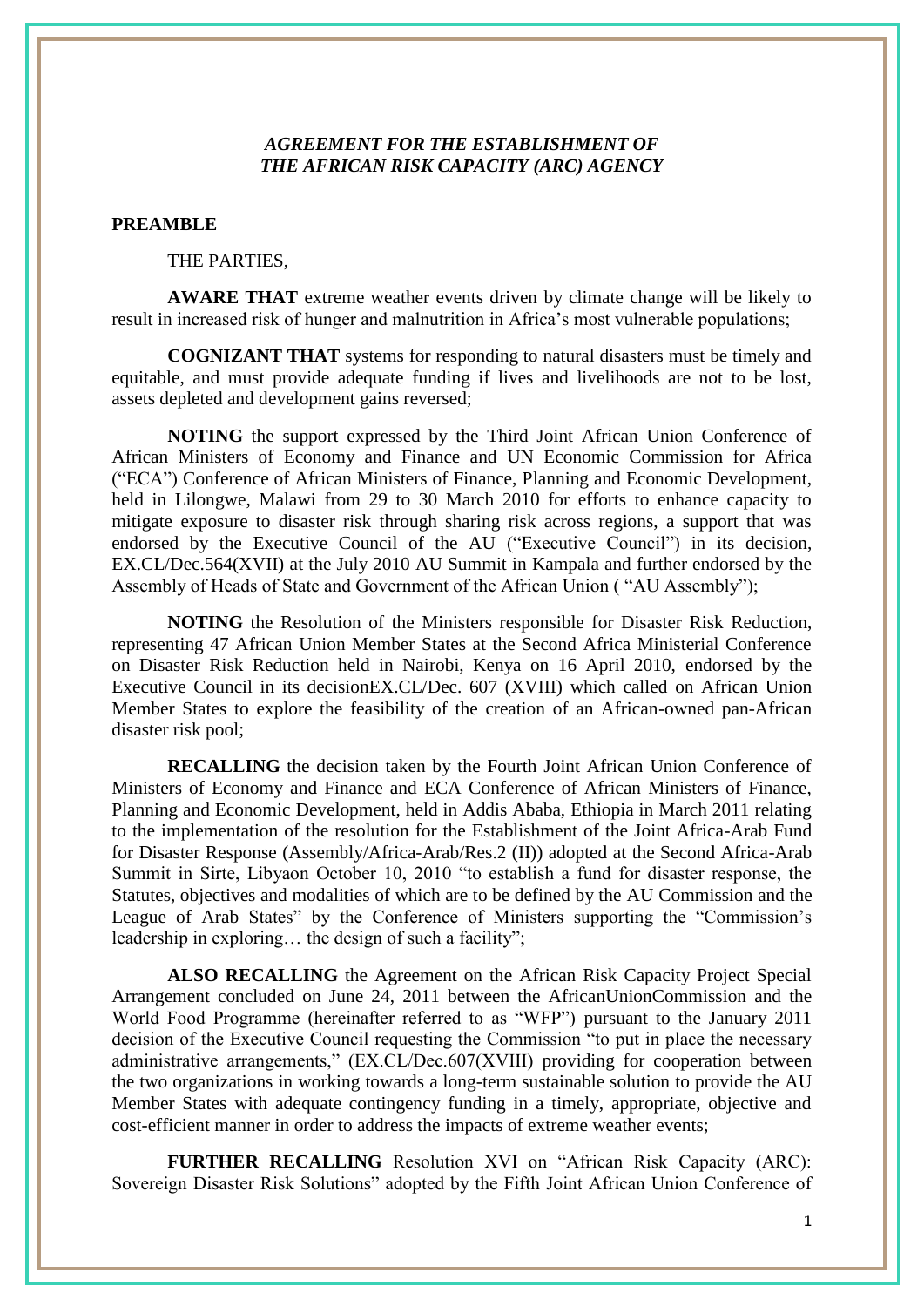African Ministers of Economy and Finance and ECA Conference of African Ministers of Finance, Planning and Economic Development, held in Addis Ababa, Ethiopia 26-27 March 2012, which "endorses, in principle, the proposal to establish ARC; requests that the Commission elaborate a legal agreement for the establishment of the African Risk Capacity (ARC); and recommends that ARC should be established as a Specialized Agency of the African Union and accorded the privileges and immunities specified in the OAU General Convention on Privileges and Immunities";

**ALSO FURTHER RECALLING** the Decision adopted by the Assembly of Heads of State and Government (Assembly/AU/Dec.417(XIX)) of 16 July 2012"that the ARC shall be established as a Specialized Agency of the African Union and accorded the privileges and immunities specified in the OAU General Convention on Privileges and Immunities";

**CONVINCED** that the establishment of an African Risk Capacity under the leadership of the African Risk Capacity Agency will provide an improved sovereign risk management instrument that will allow African Union Member States to pool resources to provide rapid and efficient emergency financing when faced with extreme weather events in a manner that is complementary to the development of other risk management mechanisms for enterprises and households, improve African Union Member States' access to predictable, regionally-managed funding for emergencies, and facilitate contingency planning for such events;

## **HAVE AGREEDAS FOLLOWS:**

#### **PART ONE THE ARC AGENCY AND ITS OBJECTIVES**

#### **ARTICLE I** *Definitions*

For the purpose of this Agreement the terms and expressions below shall have the following meaning:

"**ARC**" means the African Risk Capacity;

"**ARC Agency**" means the African Risk Capacity Agency as established by this Agreement;

"**ARC Agency Subsidiary or Affiliated Entity'** means a subsidiary or affiliated entity established by or at the instigation of the ARC Agency for the purpose of carrying out Insurance, Reinsurance, derivatives transactions, and other means of risk transfer;

"**AU'** means the African Union;

**'AUCommission'** means the African Union Commission;

**'Bureau'** means the Bureau of the Conference of the Parties as defined in paragraph 4 of Article 12;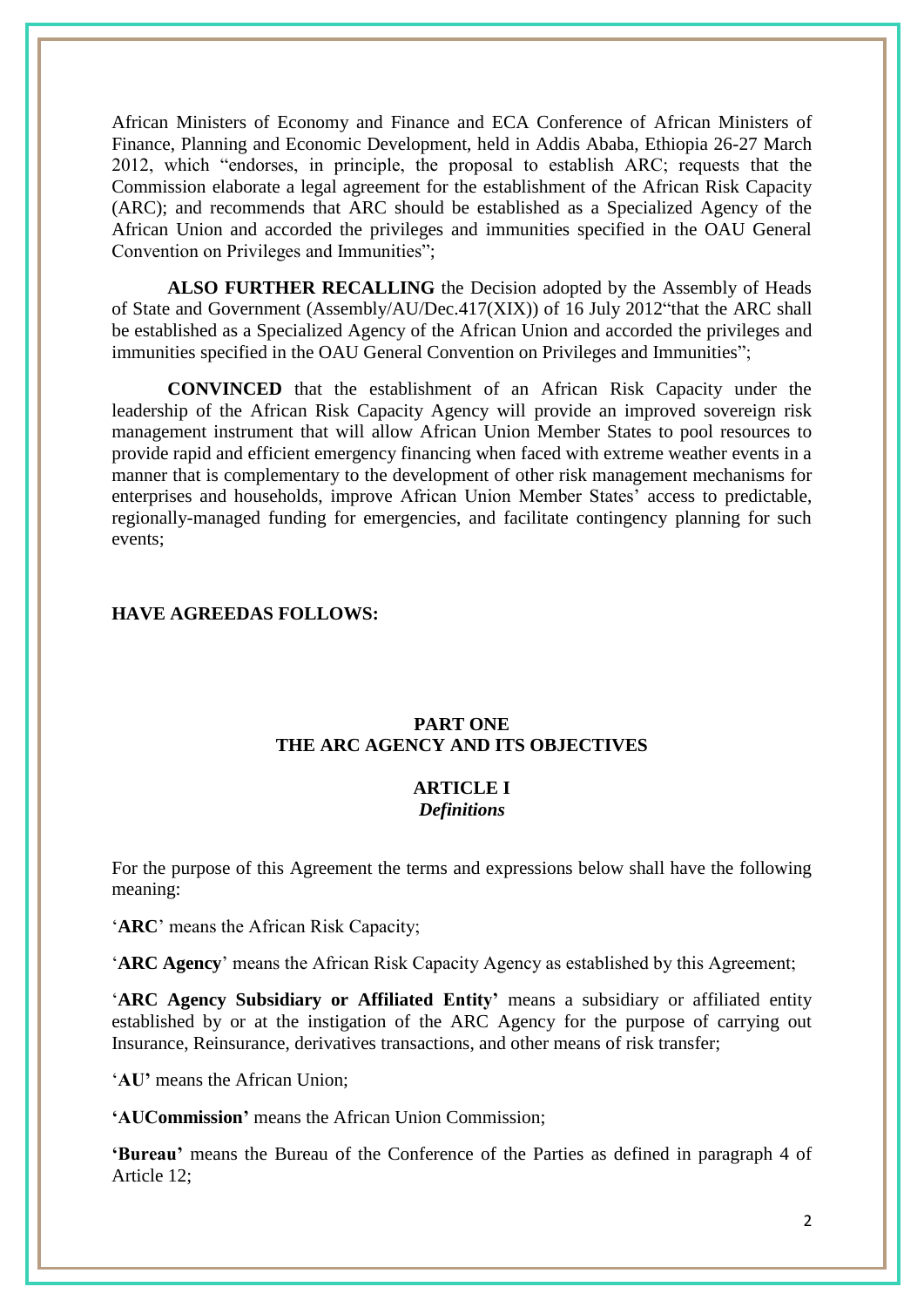**'Certificate of Good Standing'** means a certificate attesting to the fact that the country concerned is in compliance with the requirements set out in rules adopted by the Conference of the Parties pursuant to paragraph 2(l) of Article 13;

**'Conference of the Parties'** means the Conference of the Parties to this Agreement;

**'Contingency Plans'** means detailed procedures formulated by individual Parties in cooperation with the ARC Agency, describing the steps to be taken in case of an Extreme Weather Event, as well as the intended uses of the emergency funds and Insurance proceeds paid out by an ARC Agency Subsidiary or Affiliated Entity in the case of such an event;

"**Director General**" means the Director General of the ARC Agency;

"**Extreme Weather Event'** means a weather phenomenon that is at the extreme of historical distribution

**'Governing Board'** means the Governing Board of the ARC Agency;

"**Insurance**" means a financial arrangement pursuant to which risk is pooled and then transferred to a third party who, in exchange for premium payments, will make payments upon the occurrence of certain trigger events;

**'Natural Disaster'** means a sudden calamitous eventcaused by natural forces that results in serious disruption of the functioning of a community ora society causing widespread human, material, economic and/or environmental losses that exceed the ability of the affected community or society to cope using its own level of resources**;**

"**Party'** means an AU Member State that is a Party to this Agreement**;**

**'Reinsurance'** means the practice where an insurance company (the insurer) transfers a portion of its risks to another (the reinsurer).

"**Risk Pool'** means an aggregation of individual country risks for the purpose of managing the consequences of independent risks which effectively disperse losses incurred by a few over a larger group;

"**Risk transfer'** means shifting the burden of financial loss or responsibility for risk financing to another party, through insurance, reinsurance, or other means;

"**Secretariat**" means the Secretariat of the ARC Agency comprised of the Director General and the staff of the ARC Agency;

**'Software'** means the software developed for the use of the ARC Agency and the ARC Agency Subsidiary or Affiliated Entities for the purposes of weather risk assessment.

#### **ARTICLE 2** *Establishment*

The ARC Agency is hereby established as a Specialized Agency of the AU to help Member States of the African Union to improve their capacities to better plan, prepare and respond to Extreme Weather Events and Natural Disasters.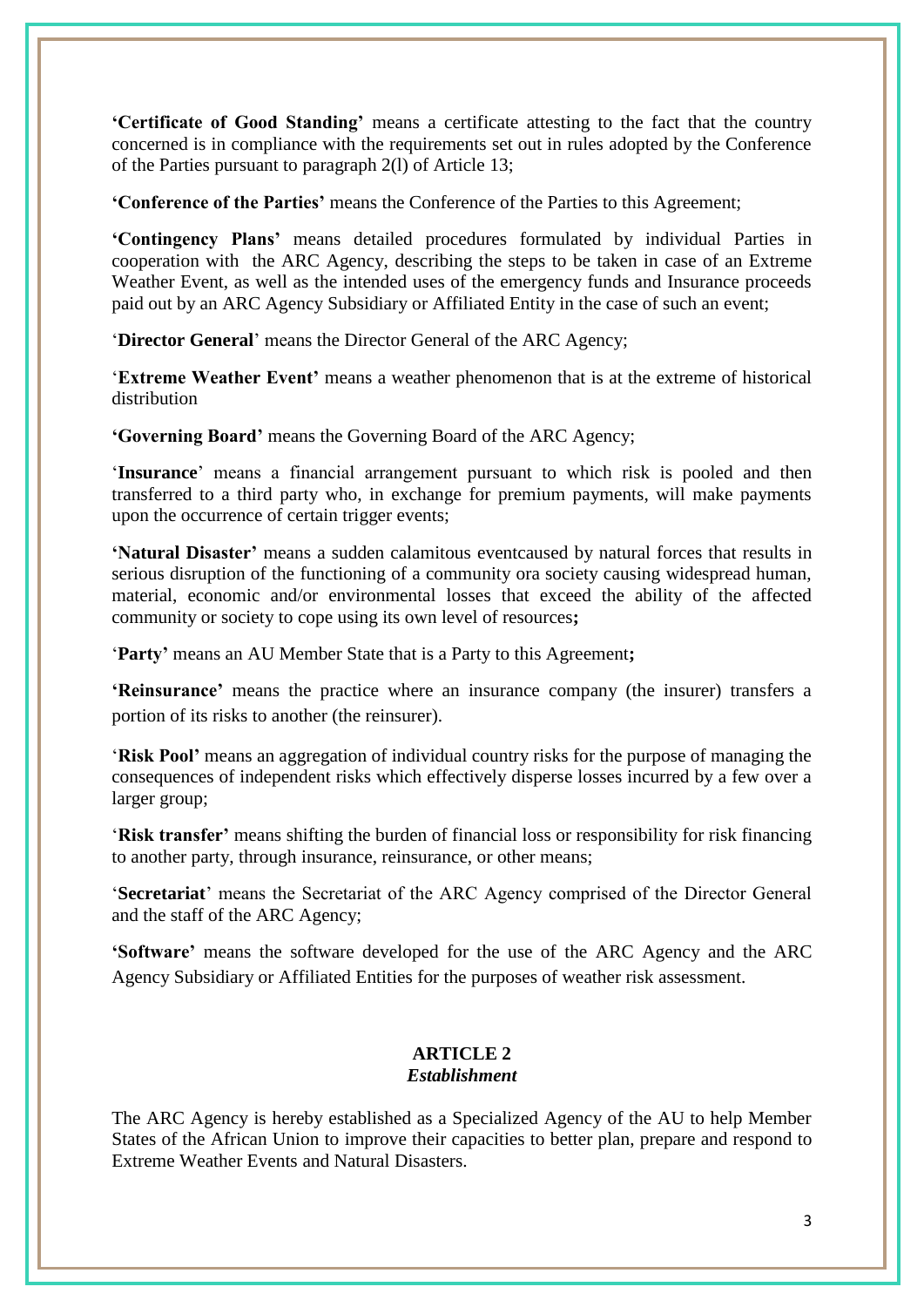# **ARTICLE 3** *Objective of the ARC Agency*

The objective of the ARC Agency isto assist the Member states to reduce the risk of loss and damage caused by Extreme Weather Events and Natural Disastersaffecting Africa"s populations by providing targeted responses to disasters in a more timely, cost-effective, objective and transparent manner.

#### **ARTICLE 4** *Functions of the ARC Agency*

- 1. The ARC Agency shall undertake such functions as may be necessary to achieve its objective.
- 2. Without prejudice to the generality of the foregoing, the ARC Agency shall undertake in particular the following functions:
	- a) enablingParties to enhance the quantification and management of risk through modern and innovative financial tools such as risk financing and risk transfer;
	- b) helping Parties plan and prepare for emergencies caused by Extreme Weather Events andNatural Disasters:the ARC Agency shall begin by assisting Parties to plan and prepare for emergencies caused by drought, and will later expand to address other types of Extreme Weather Events and Natural Disasters, as decided by the Conference of the Parties;
	- c) helping develop contingency plans and risk management strategies for Extreme Weather Events and Natural Disasters, and monitoring the continuing effectiveness of such Contingency Plans and risk management strategies;
	- d) assisting Parties in assessing the financial impact of ExtremeWeather Events and Natural Disasters;
	- e) facilitating the pooling of the financial resources of Parties to provide contingency funding in a timely, objective and cost-efficient manner in order to help alleviate the impacts of Extreme Weather Events and Natural Disasters;
	- f) establishing and operating an African Risk Capacity Insurance or financial facility in the form of an ARC Agency Subsidiary or Affiliated Entity to engage in Insurance, Reinsurance, derivatives transactions, and other means of risk transfer to manage the delivery of this contingency funding effectively;
	- g) assisting Parties in establishing a regional contingent credit or revolving grant facility for addressing more serious Extreme Weather Events andNatural Disasters.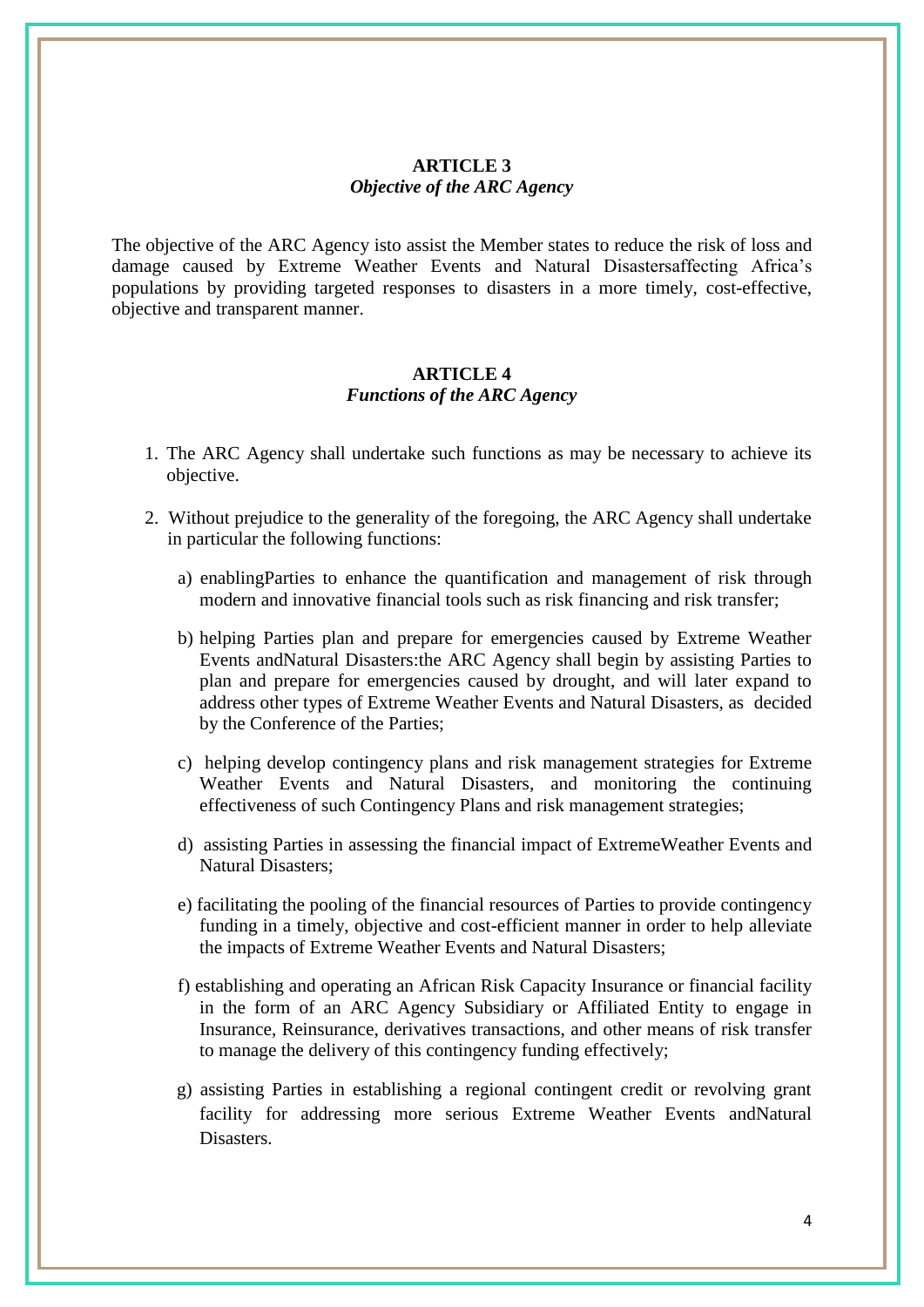3. The ARC Agency, after the initial phase, will focus more on the oversight of risk transfer operations to be carried out through its African risk capacity insurance or financial facility and the ownership functions related to that facility, and the size and structure of the ARC Agency will reflect that core role.

#### **ARTICLE 5** *Transparency and Accountability*

The ARC Agency shall operate in accordance with generally accepted international standards of governance, transparency and accountability.

# **ARTICLE 6**

# *Use of Software*

The Parties shall have the right to use the Software free of charge under licence from the ARC Agency for the purposes of this Agreement.

# **PART TWO STATUS OF THE ARC AGENCYAND ITS STAFF**

# **ARTICLE 7**

# *Legal Capacity*

- 1. The ARC Agency shall have full international legal personality and shall enjoy in the territory of each Party, full juridical personality necessary for the fulfilment of its objectives and the exercise of its functions in accordance with this Agreement.
- 2. For the fulfilment of its objectives, the ARC Agency shall, in particular, have the legal capacity to:
	- a) enter into agreements;
	- b) acquire and dispose of moveable and immoveable property;
	- c) institute legal proceedings.

# **ARTICLE 8**

# *Privileges and Immunities of the ARC Agency*

The Parties undertake to accord to the ARC Agency, its premises, property and assets, Representatives of Parties, Members of the Governing Board, staff members of the ARC Agency, and experts on mission providing advice or assistance to the ARC Agency the privileges and immunities as specified in the General Convention on the Privileges and Immunities of the Organization of African Unity and the Additional Protocol to the OAU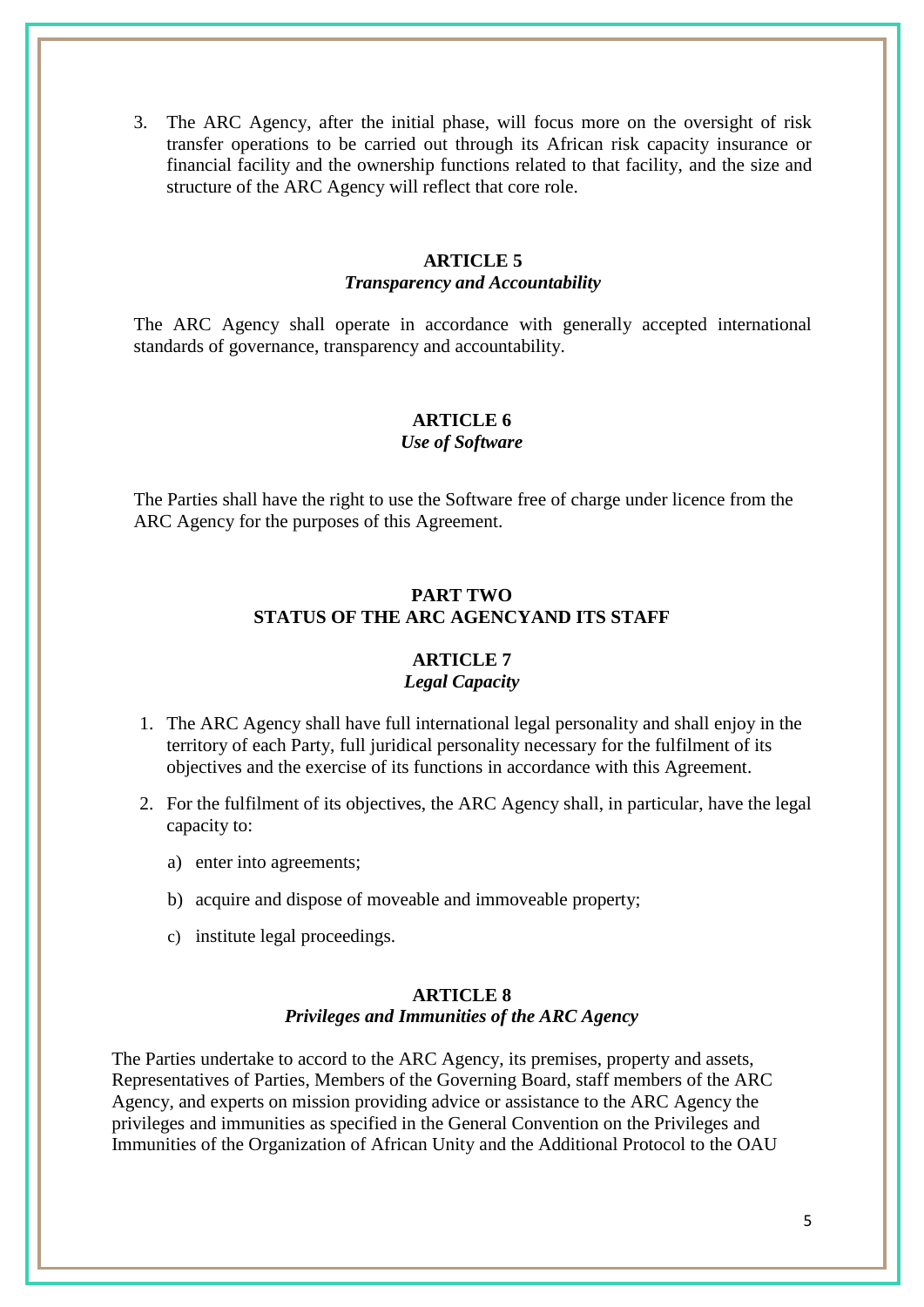General Convention on Privileges and Immunities, and such facilities and courtesies as are necessary for the exercise of their functions in connection with the ARC Agency.

### **ARTICLE 9** *Headquarters of the ARC Agency*

- 1. The headquarters of the ARC Agency shall be situated in such a location as the Conference of the Parties shall determine based on criteria agreed upon by the Conference of the Parties.
- 2. The ARC Agency shall as soon as practicable enter into a hosting agreement with the government of the country in which its headquarters are situated concerning the provision of premises, facilities, services, and privileges and immunities for the purposes and efficient operation of the ARC Agency.

# **PART THREE ADMINISTRATION AND INSTITUTIONAL FRAMEWORK OF THE ARC AGENCY**

# **ARTICLE 10** *Organs of the ARC Agency*

The ARC Agency shall have the following organs:

- a) the Conference of the Parties;
- b) the Governing Board;
- c) the Secretariat.

#### **ARTICLE 11** *Subsidiary or Affiliated Entities of the ARC Agency*

There shall be such subsidiary or affiliated entities of the ARC Agency as the Conference of the Parties may decide it is necessary to establishfor the purposes of carrying out the functions of the ARC Agency. Such entities may include, where the Conference of the Parties deems so appropriate, subsidiary or affiliated entity or entities to be established under the national laws. Such entities may be established under the national laws of a Member State of the African Union,unless decided otherwise by the Conference of the Parties,in order to benefit from more effective legal and regulatory conditions and until such time that an equally favourable legal and regulatory regime exists in an AU Member State.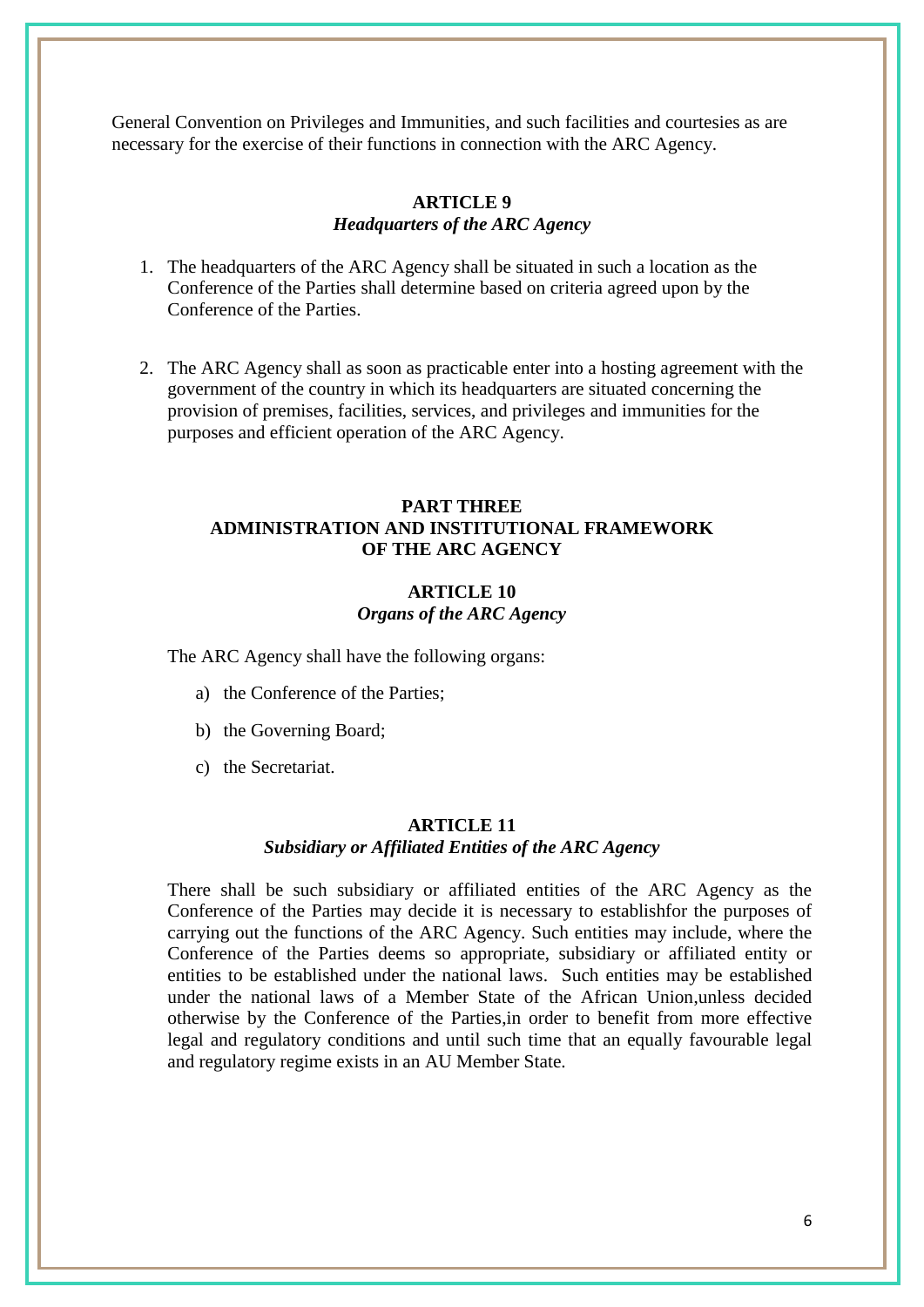#### **ARTICLE 12**

#### *The Composition and Sessions of the Conference of the Parties*

- 1. The Conference of the Parties shall be composed of all Parties to this Agreement in accordance with Article 26.
- 2. The Parties shall be represented by Ministers or their duly authorised representatives.
- 3. The Conference of the Parties shall meet at least once every year in ordinary session and at such other times as may be requested in writing by at least two-thirds of the Parties or by the Governing Board of the ARC Agency.
- 4. The Conference of the Parties shall elect a Bureau composed of at least a Chairperson, and two Vice-Chairpersons from among the representatives of the Parties taking into account the principle of geographical rotation; the members of the Bureau shall hold office for one year with the possibility of renewal for one additional term.
- 5. The quorum for a Conference of the Parties shall be a simple majority of the Parties of the ARC Agency.
- 6. Decisions of the Conference of the Parties shall be taken by a two-thirds majority of the Parties present and voting, except that decisions taken pursuant to paragraphs 2 (b), 2 (n), 2 (o), and 2 (p) of Article 13 shall be taken by a two-thirds majority of the Parties to this Agreement.
- 7. The Conference of the Parties shall have the right to invite observers to attend its meetings without the right to vote

#### **ARTICLE 13**

#### *Functions of the Conference of the Parties*

- 1. The Conference of the Parties is the supreme organ of the ARC Agency and shall have the power to undertake such function as are provided for in this Agreement and as may otherwise be necessary to achieve the objectives of this Agreement;
- 2. The functions of the Conference of the Parties, without prejudice to the generality of the foregoing,shall in particular be to:
	- a) adopt the Rules of Procedure for the Conference of the Parties;
	- b) determine the criteria and the scale of assessment for membership fees for Parties in accordance with Article 18;
	- c) appoint and dismiss the Director General of the ARC Agency
	- d) adopt the Strategic Plan, approve the Programme of Work and Budget of the ARC Agency;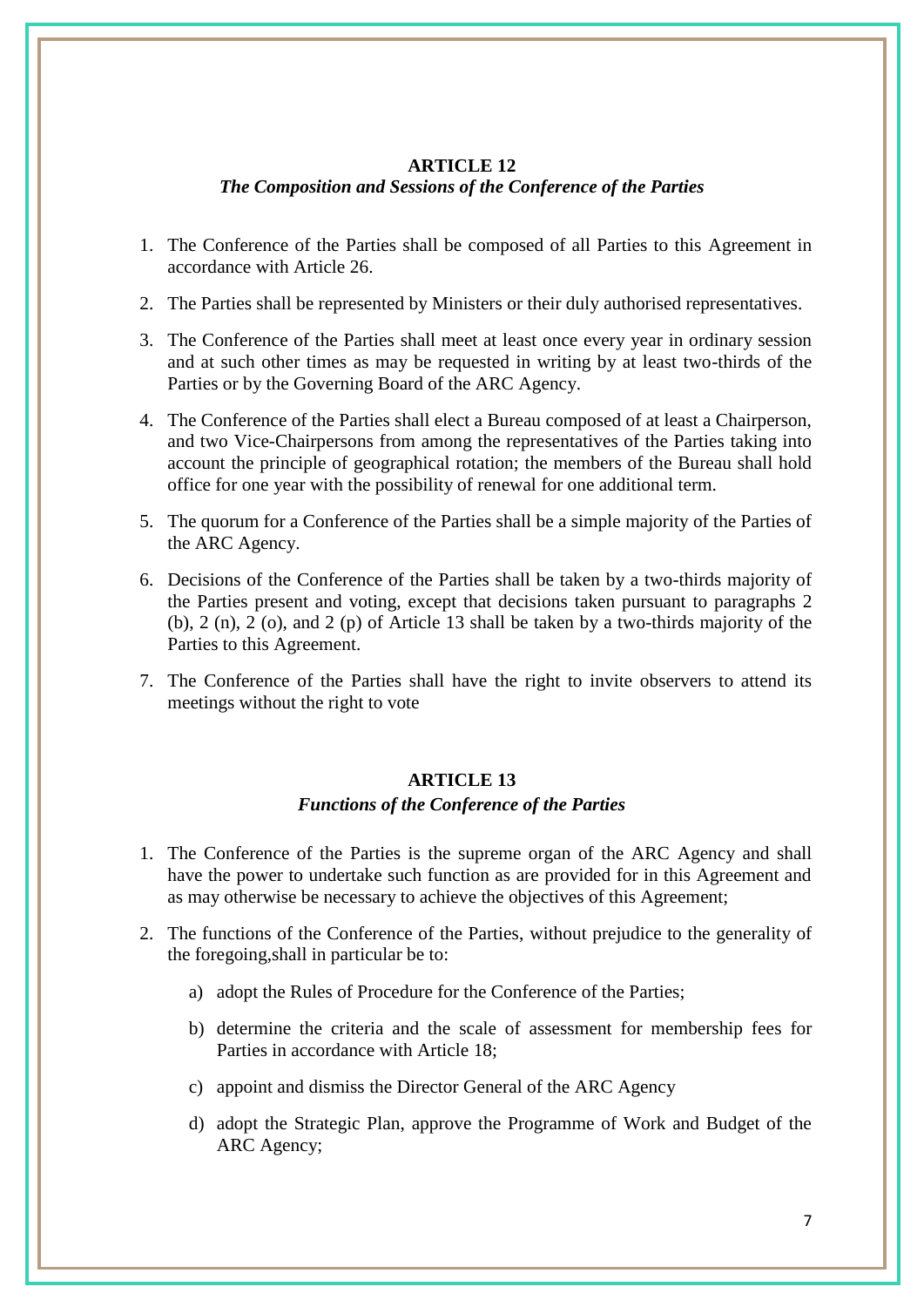- e) elect and dismiss for cause the Members of the Governing Board in accordance with Article 14;
- f) dissolve the Governing Board if necessary;
- g) determine the headquarters location of the ARC Agency in accordance with the Criteria for Hosting ARC and its organs adopted by the Conference of the Parties;
- h) adopt rules for ensuring Parties' compliance with approved Contingency Plans;
- i) decide on the necessity of establishing or causing to be established, or dissolving or causing to be dissolved any ARC Agency Subsidiary or Affiliated Entity and whether such entities should be established under national law;
- j) decide on the location of any ARC Agency Subsidiary or Affiliated Entity to be established;
- k) appoint,and dismiss if necessary, the independent auditor of ARC Agency;
- l) establish rules governing the issuance and withdrawal of Certificates of Good Standing;
- m) decide and prioritisethe activities of the ARC Agencyrelating to Extreme Weather Events and Natural Disasters affecting different parts of the continent;
- n) amend this Agreement in accordance with Article 23;
- o) dissolve ARC Agency, if deemed necessary, in accordance with Article 25, if necessary;
- p) settledisputes regarding the interpretation and or application of this Agreement, in accordance with Article24.

#### **ARTICLE 14** *Composition of the Governing Board*

- 1. The Governing Board shall consist of:
	- a) Subject to paragraph 2 below, fivemembers,and one alternate for each such member,elected by the Conference of the Parties in accordance with the rules of procedureestablished pursuant to paragraph 2(a) of Article 13from among the Parties that have, at the time of the election, current contracts for Insurance with an ARCAgency Subsidiary or Affiliated Entity, taking into account the need for equitable geographical representation and rotation among the Parties.
	- b) one member having experience in insurance matters to be appointed by the Chairperson of the AU Commission from among the nationals of the Member States of the AU;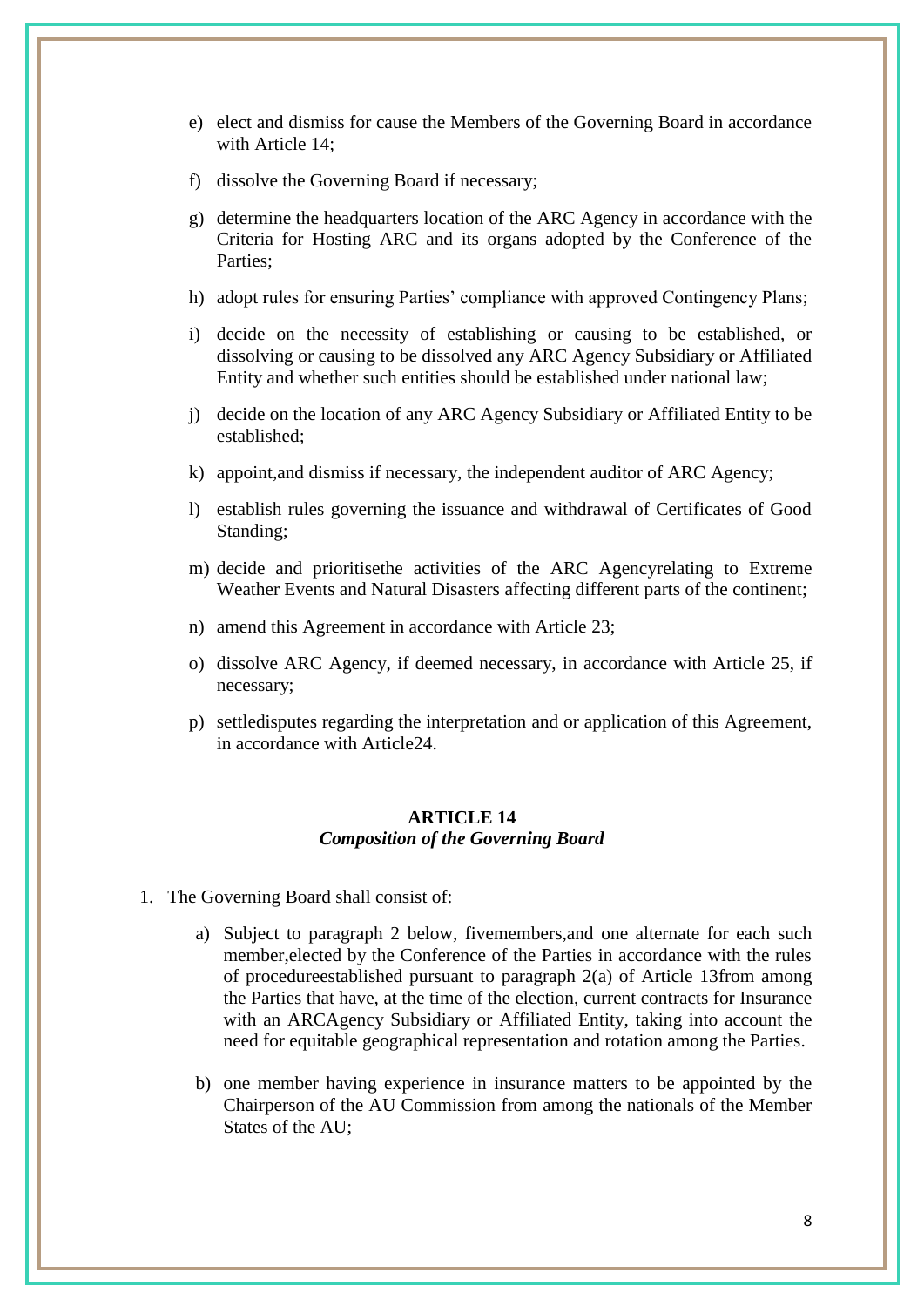- c) one member having experience in the area of food security, extreme weather events and disaster risk management to be appointed by the Chairperson of the AU Commission in consultation with the Executive Director of the UN World Food Programme from among the nationals of the Member States of the AU;
- d) The Director General of the ARC Agency, without the right to vote;
- e) one additional member may be appointed by the Conference of the Parties to give effect to any arrangements entered into under Article 21.
- 2. During the initial period before Parties have entered into contracts for Insurance with an ARC Agency Subsidiary or Affiliated Entity, the members of the Governing Board and alternates shall be elected from Parties that have:
	- a) signed pre-participation Memoranda of Understanding with the ARC Project; and
	- b) have notified in writing to the Chairperson of the Conference of Parties their intention to take out contracts for Insurance once such contracts are available.
- 3. Members and their alternates shall serve in their personal capacities, and shall serve on a part-time basis as required to carry out their functions.
- 4. An alternate shall not attend any meeting of the Governing Board if the member he or she is replacing is also present.
- 5. Subject to paragraph 6 of this Article, members of the Governing Board shall be appointed for a term of not more than three years, which term may be renewed for one further term of three years.
- 6. The Conference of the Parties at its first session shall adopt a scheme for the staggering of the terms of members of the Governing Board, to ensure continuity in the work of the Board. The terms of the first members of the Governing Board shall be as determined by the Conference of the Parties in order to give effect to this scheme.
- 7. The Governing Board may invite observers to attend its meetings without the right to vote. Invitations to attend as observers may be extended in particular to organizations with which the ARC Agency is maintaining close working relationships including the League of Arab States and its specialized institutions.
- 8. The Governing Board shall elect its own Chairperson from amongst the members of the Governing Board.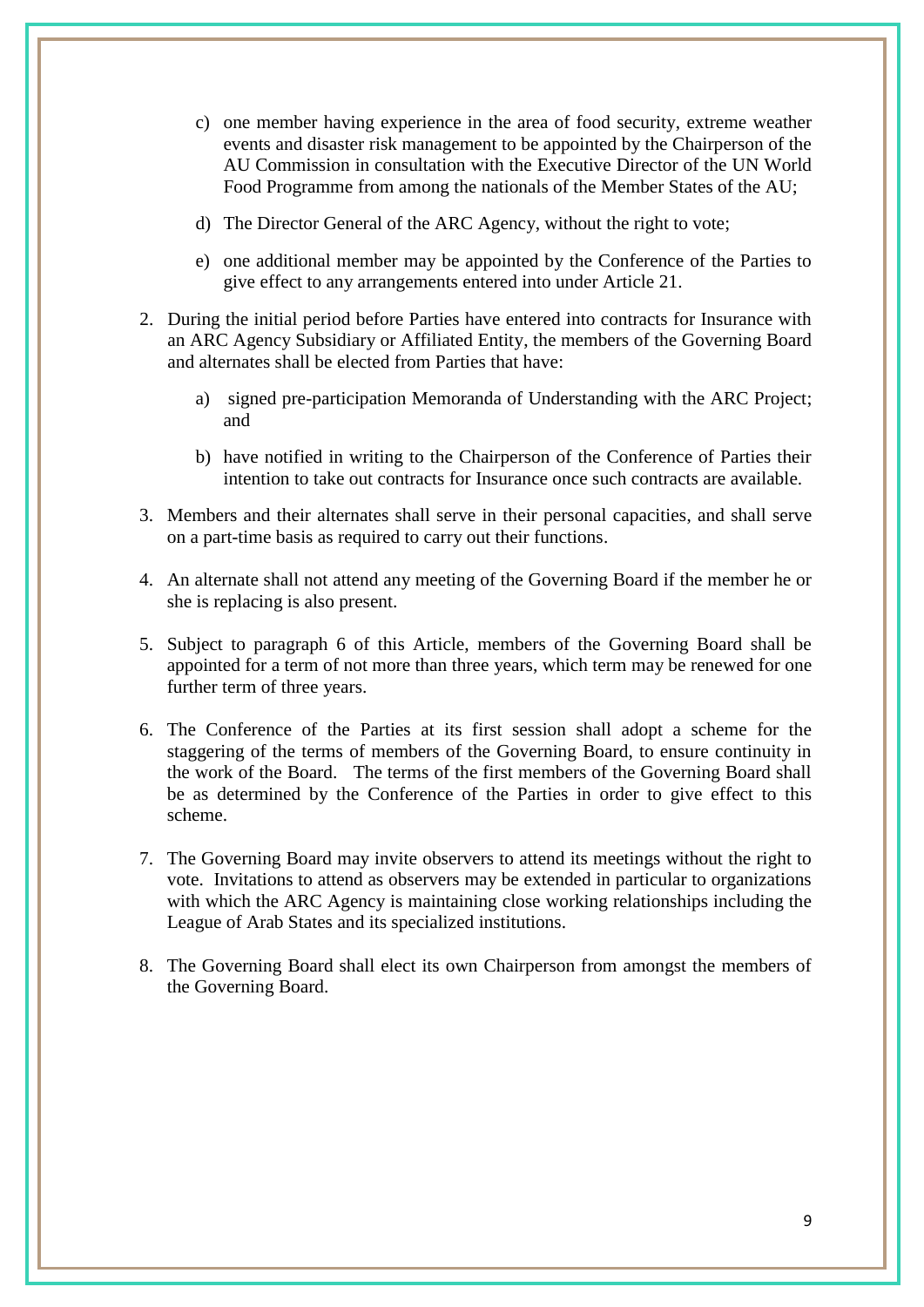### **ARTICLE 15** *Functions of the Governing Board*

The functions of the Governing Board shall be to:

- a) Prepare its own rules of procedure;
- b) Draw up the strategic plans for adoption by the Conference of the Parties and set the general policy direction of the ARC Agency in implementation of the decisions of the Conference of the Partiesand monitor their performance;
- c) Establish the timing and mode of payment of contributions;
- d) Determine the currency of contributions;
- e) Establish, or cause to be established, such ARC Agency Subsidiary or Affiliated Entities , including Subsidiary or Affiliated Entities established under national law, as the Conference of the Parties may deem necessary to carry out the functions of the ARC Agency;
- f) Advise the Members or shareholders of any ARC Agency Subsidiary or Affiliated Entity, on the appointment or dismissal of the Members of the Board of Directors of such entitytaking into account any requirements and nomination procedures applicable to such ARC AgencySubsidiary or Affiliated Entity;
- g) Evaluate the performance of any ARC Agency Subsidiary or Affiliated Entity, and advise the Members or shareholders of such company on its operations;
- h) Evaluate the performance of the Director General;
- i) Review reports by the Director General;
- j) Consider the Programme of Work submitted by the Director General and make recommendations to the Conference of the Parties;
- k) Set standards for development and updating of Contingency Plans by Parties;
- l) Approve initial Contingency Plans, as well as updated or revised Contingency Plans;
- m) Consider reports from the Director General on the monitoring of the implementation of Contingency Plans by Parties, and take action to ensure compliance by Parties with the terms of approved Contingency Plans in accordance with such rules as may be approved by the Conference of the Parties;
- n) Submit to the Conference of the Parties nominations for the post of Director General in accordance with guidelines set by the Conference of the Parties;
- o) In the event of the death, resignation, incapacity, or other inability of the Director Generalto perform his or her functions during the period between sessions of the Conference of the Parties, appoint an interim Director General of the ARC Agency for a period of no more than one year pending the appointment of a new Director General by the Conference of the Parties;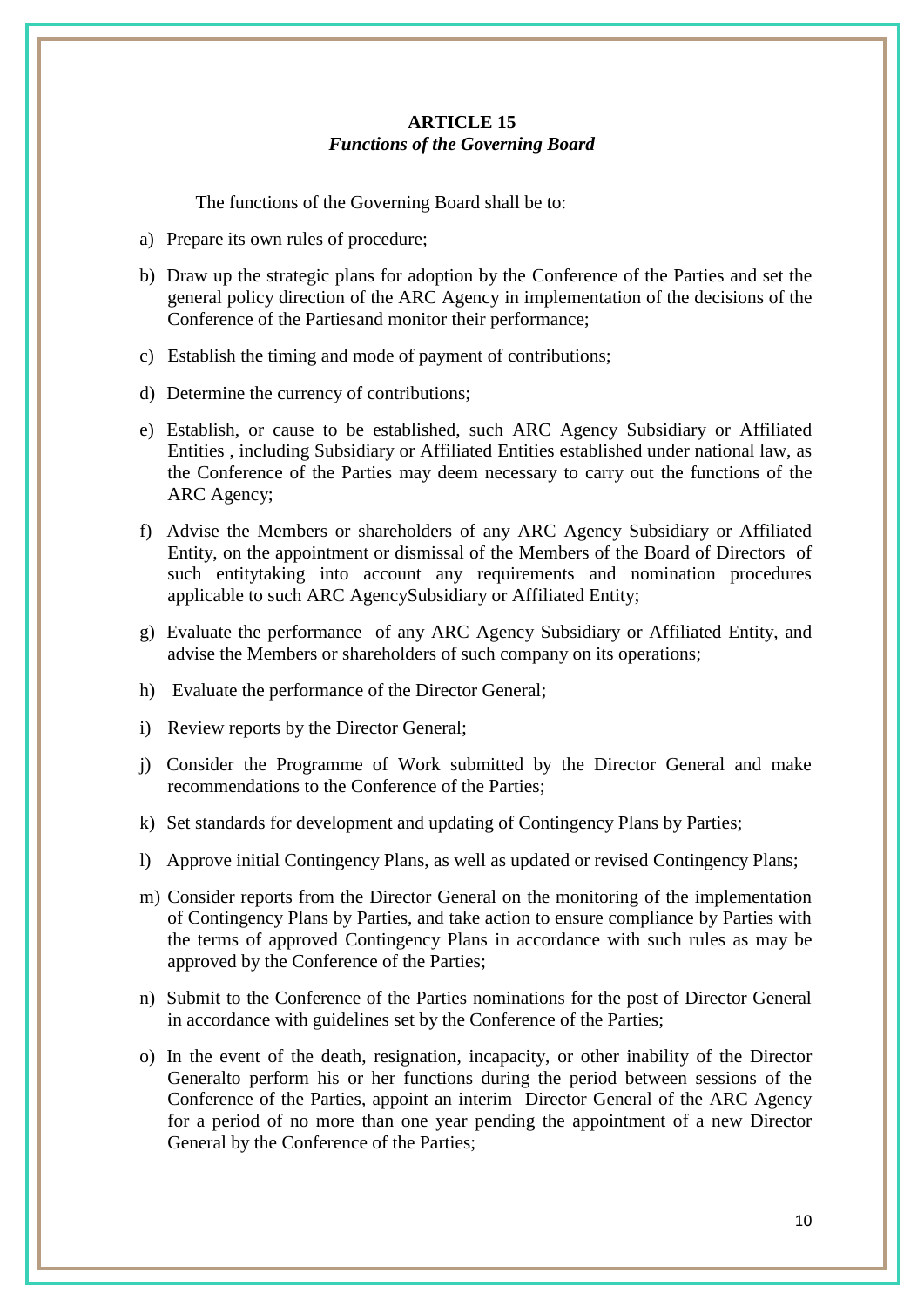- p) Approve the issuance, or withdrawal, by the Director General of Certificates of Good Standing for the ARC Agency Parties, a requirement for participation in the Risk Pool;
- q) Submit reports on its work to the Conference of the Parties;
- r) Approve the Financial and Staff Regulations of the ARC Agency and amendments to those Regulations, and submit them for adoption by the Conference of the Parties;
- s) Approve policies relating to exceptional and significant acquisition of moveable or immovable property not provided for in the Strategic Plan, Programme of Work and Budget;
- t) Set guidelines regarding the receipt of grants, donations and proceeds for its activities from international organizations, governments, foundations and other entities;
- u) Prepare meetings of the Conference of the Parties; and
- v) Perform such other functions as may be directed by the Conference of the Partiesfor the attainment of the objectives of the ARC Agency.

# **ARTICLE 16** *Meetings of the Governing Board*

- 1. The Governing Board shall meet:
	- a) in regular session twice a year, and
	- b) as often as necessary in extraordinary session at the request of the Chairperson of the Governing Board or as otherwise requested by the Conference of **Parties**
- 2. The quorum for meetings of the Governing Board shall be a two-thirds majority of the members of the Governing Board.
- 3. The decisions of the Governing Board shall be taken by consensus. However, if all attempts to reach a consensus fail, decisions may be taken by a two-thirds majority of the Members of the Governing Board.
- 4. Alternate members will replace the Members of the Governing Board in the case of their unavailability.
- 5. Where a meeting of the Governing Board is to consider matters relating to establishment and operation of an ARC Agency Subsidiary or Affiliated Entity, and if formal action is required by the Members or shareholders of the ARC Agency Subsidiary or Affiliated Entity to implement recommendations of the Governing Board, the meeting shall be organized back-to-back with a meeting of the Members or shareholders of the ARC Agency Subsidiary or Affiliated Entity.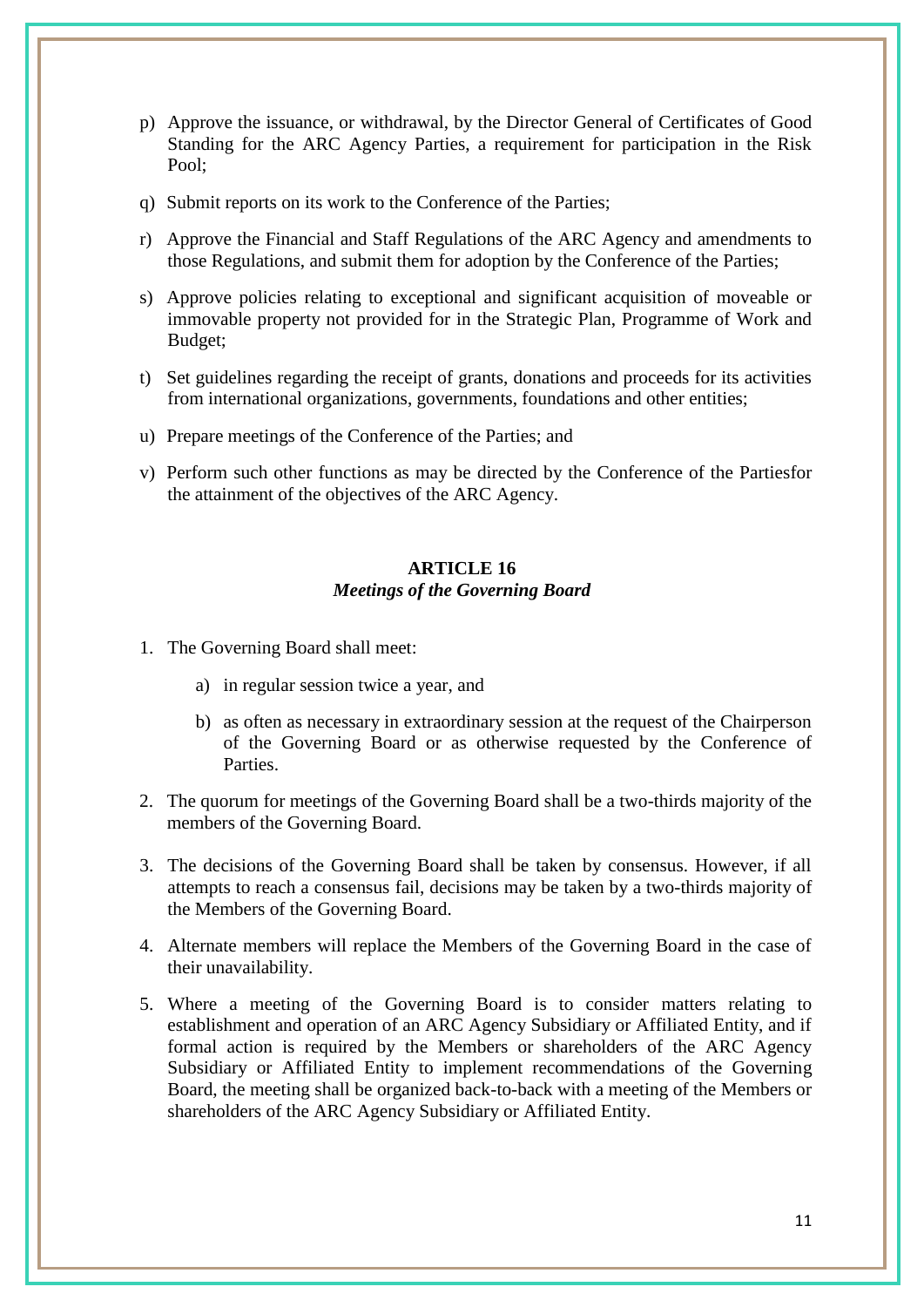#### **ARTICLE 17**

# *The Secretariat and the Director General of the ARC Agency*

- 1. The Director General shall be the head of the Secretariat of the ARC Agency.
- 2. The Director General shall be a person of demonstrated competence, leadership ability and integrity, expertise and experience in the subject matter of this Agreement or related issues in Africa.
- 3. The Conference of the Parties shall appoint an interim Director General pending the appointment of a regular Director General.
- 4. The Director General shall be a national of a State Party appointedby the Conference of the Parties for a term of 4 years, renewable once.
- 5. Without prejudice to the generality of the foregoing, the Director General shall have the following specific responsibilities:
	- a) control and coordinate all technical and administrative activities of the ARC Agency Secretariat;
	- b) recruit, supervise, manage, discipline and when necessary dismiss, the staff of the Secretariat of the ARC Agency, and supervise staff seconded to work with the Secretariat of the ARC Agency in accordance with arrangements agreed with the seconding entity;
	- c) prepare and submit for the approval of the Conference of the Parties the Programme of Work and Budget of the ARC Agency;
	- d) prepare evaluations of the operations of the ARC Agency Subsidiary and Affiliated Entities for consideration by the Governing Board;
	- e) organize and carry out capacity building activities related to the functions of the ARC Agency;
	- f) make recommendations to the Governing Board regarding the approval of Contingency Plans and monitor Parties" compliance with approved Contingency Plans and other programme requirements;
	- g) issue and withdraw, with the approval of the Governing Board, Certificates of Good Standing certifying that individual Parties are in compliance with their financial and other obligations under this Agreement and are authorized to take out Insurance with a Subsidiary or Affiliated Entity established for this purpose;
	- h) implement the programme of activities of the ARC Agency as approved by the Governing Board;
	- i) prepare the Financial Regulations and Rules of the ARC Agency and its Staff Regulations and Rules, for approval by the Governing Board, which regulations shall be drawn up to internationally accepted standards, and shall be applied provisionally until adopted by the Conference of the Parties;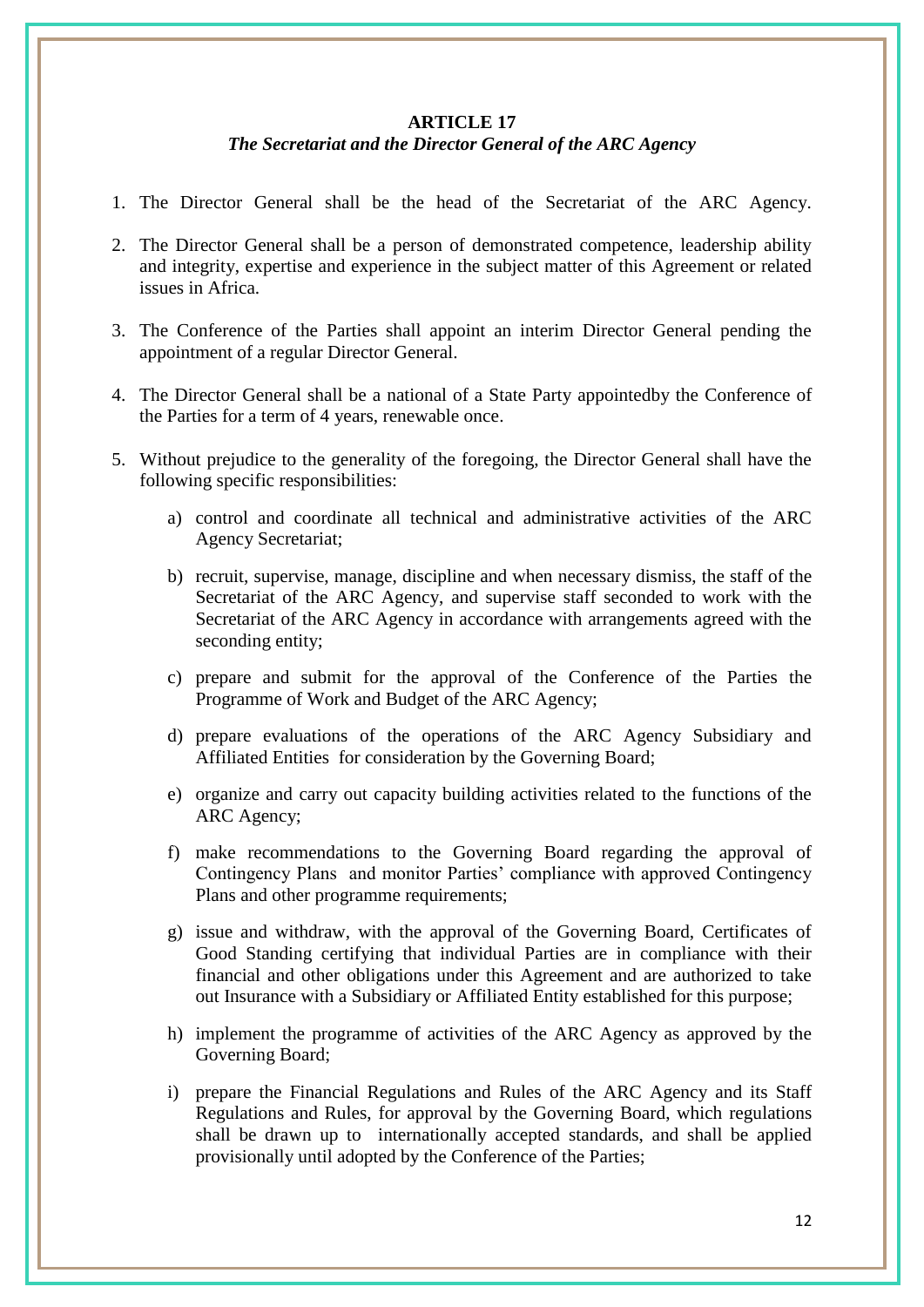- j) submit to the Governing Board a report on membership fees due under paragraph1 of Article18 once a year;
- k) prepare annual reports and such other reports regarding the activities of the ARC Agency and its performance as may be requested by the Governing Board;
- l) represent the ARC Agency in its relations with States, individuals, corporations and other bodies or entities, and enter into agreements with such States, individuals, corporations and other bodies and entities in accordance with the mandate given by the Governing Board;
- m) provide such other services to the Conference of the Parties and sessions of the Governing Board as those organs may require and be present at such meetings.
- 6. The Director General shall be responsible for the day-to-day operations of the ARC Agency, subject to the policy guidance of the Governing Board.
- 7. The Director General may delegate to other officers of the Secretariat the authority and functions as he/she considers necessary for carrying out effectively the responsibilities of the Director General.

### **PART FOUR FINANCIAL PROVISION**

#### **ARTICLE 18** *Financial resources*

- 1. The annual membership fees to be paid by the Parties to defray the costs of the ARC Agency shall be set by the Conference of the Parties and adopted concurrently with the budget of the ARC Agency.
- 2. The Conference of the Parties shall determine the appropriate sanctions to be imposed on any Member State that defaults in the payment of its contributions to the budget of the ARC Agency for a period in excess of two years from the date the payment is due.
- 3. The ARC Agency shall devise innovative ways of resource mobilization. It may also receive grants, donations and proceeds for its activities from international organizations, governments, foundations and other entities in accordance with guidelines set by the Governing Board.

#### **ARTICLE 19** *Expenses*

- 1. The Secretariat may incur expenses for administrative, operational and investment purposes in accordance with the approved Programme of Work, Budget and Financial Regulations and Rules of the ARC Agency as adopted by the Conference of the Parties.
- 2. Expenses incurred by representatives of Parties and by their alternates in attending meetings of the Conference of the Parties shall be borne by their respective governments.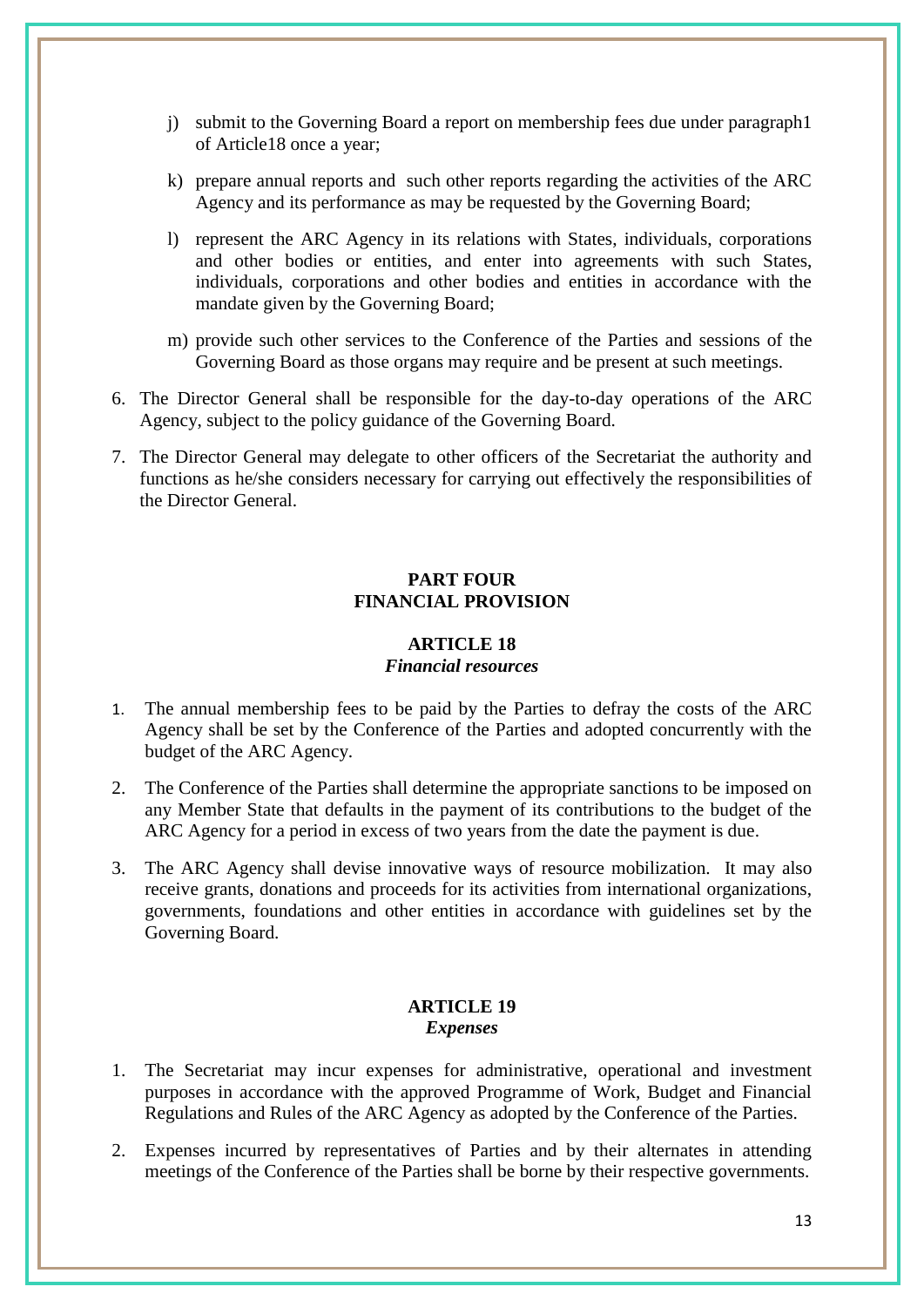- 3. Expenses incurred by Members of the Governing Board in the course of their official duties for the ARC Agency shall be borne by the ARC Agency.
- 4. The ARC Agency finances and accounts will be audited by an independent auditor appointed by the Conference of the Parties under Article 13 paragraph 2 (k)of this Agreement.

# **PART FIVE EXTERNAL RELATIONS OF THE ARC AGENCY**

#### **ARTICLE 20**

#### *Relationship with the African Union*

- 1. The ARC Agency shall maintain a close working relationship with the AU which, in turn is encouraged to assist the ARC Agency in the achievement of its objectives.
- 2. The ARC Agency shall present a written annual report on its activities to the AU Assembly through the Executive Council.

#### **ARTICLE 21**

### *Relationship with States and Other Organizations*

The ARC Agency shall establish and maintain active co-operation with States, intergovernmental organizations and non-governmental organizations or institutions that are desirous of assisting the ARC Agency in achieving its objectives.

# **PART SIX FINAL PROVISIONS**

#### **ARTICLE 22** *Working Languages*

The working languages of the ARC Agency shall be those of the AU.

### **ARTICLE 23** *Amendment of the Agreement*

- 1. Any Party may propose an amendment to this Agreement and submit it to the Chairperson of the AU Commission through the Director General of the ARC Agency.
- 2. No amendment to this Agreement shall be considered by the Conference of the Parties unless it has been notified by the Chairperson of the AU Commission to all the Parties at least six months prior to such consideration.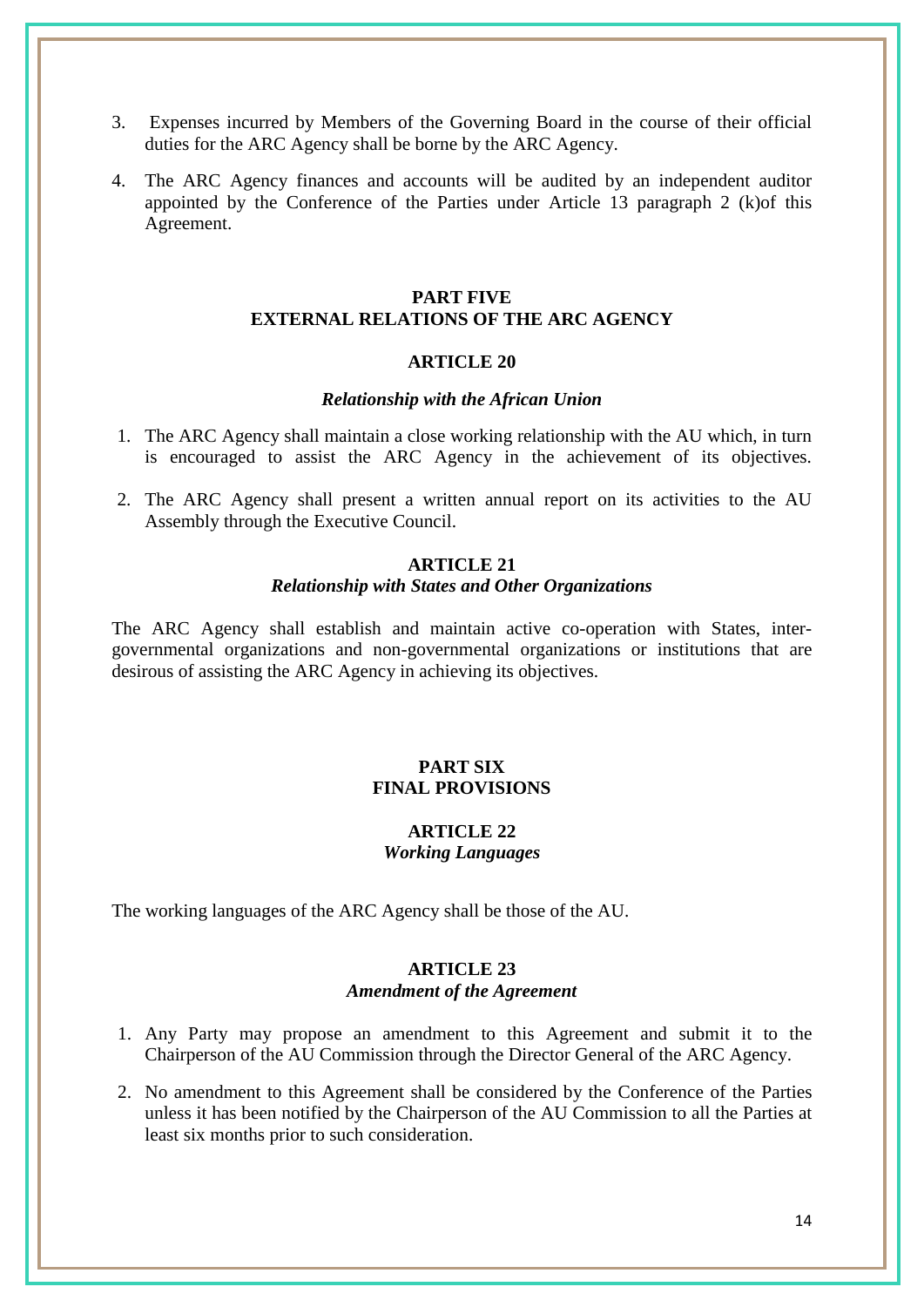- 3. An amendment shall be adopted by a two-thirds majority vote of the Parties of the ARC Agency.
- 4. An amendment shall come into force for each Party that accepts the amendment three months after the deposit of the instrument of acceptance.
- 5. Instruments of acceptance of an amendment shall be deposited with the Chairperson of the AU Commission.

# **ARTICLE 24** *Settlement of Disputes*

- 1. Any dispute that may arise concerning the interpretation and/or application of any of the provisions of this Agreement, which cannot be settled by the parties to the dispute, shall be submitted to the Conference of the Parties.
- 2. If the Conference of the Parties does not reach a decision on the dispute, or if the decision of the Conference of the Parties is not accepted by the parties to the dispute concerned, either party to the dispute may request that the matter be submitted for arbitration by a Tribunal composed of three members selected in the following manner:
	- a) Each party shall nominate an arbitrator;
	- b) The third arbitrator, who shall be the Chairperson of the Arbitration Tribunal, shall be chosen by common agreement between the arbitrators nominated by the parties to the dispute.
	- c) If there are more than 2 parties to a dispute, then each of the parties shall be entitled to select one arbitrator, and the arbitrators shall nominate another arbitrator who shall serve as the Chairperson of the Arbitration Tribunal.
- 3. If the Arbitration Tribunal is not formed within a period of three months from the date of the request for arbitration, either of the parties to the dispute may request the Chairperson of the Conference of the Parties to make the necessary nominations, except when the ARC Agency itself is a party to the dispute, in which case nominations shall be made by the Chairperson of the AU Commission.
- 4. The decisions of the Arbitration Tribunal shall be binding on the parties to the dispute.
- 5. The provisions of paragraphs 2 and 3 of this Article shall be without prejudice to the choice of any other mode of settlement that the parties concerned may decide upon.

# **ARTICLE 25** *Dissolution*

1. The ARC Agency may be dissolved by agreement of two-thirds of the Parties to this Agreement at a meeting of the Conference of the Parties in accordance with Article 13 and upon endorsement by the AU Assembly.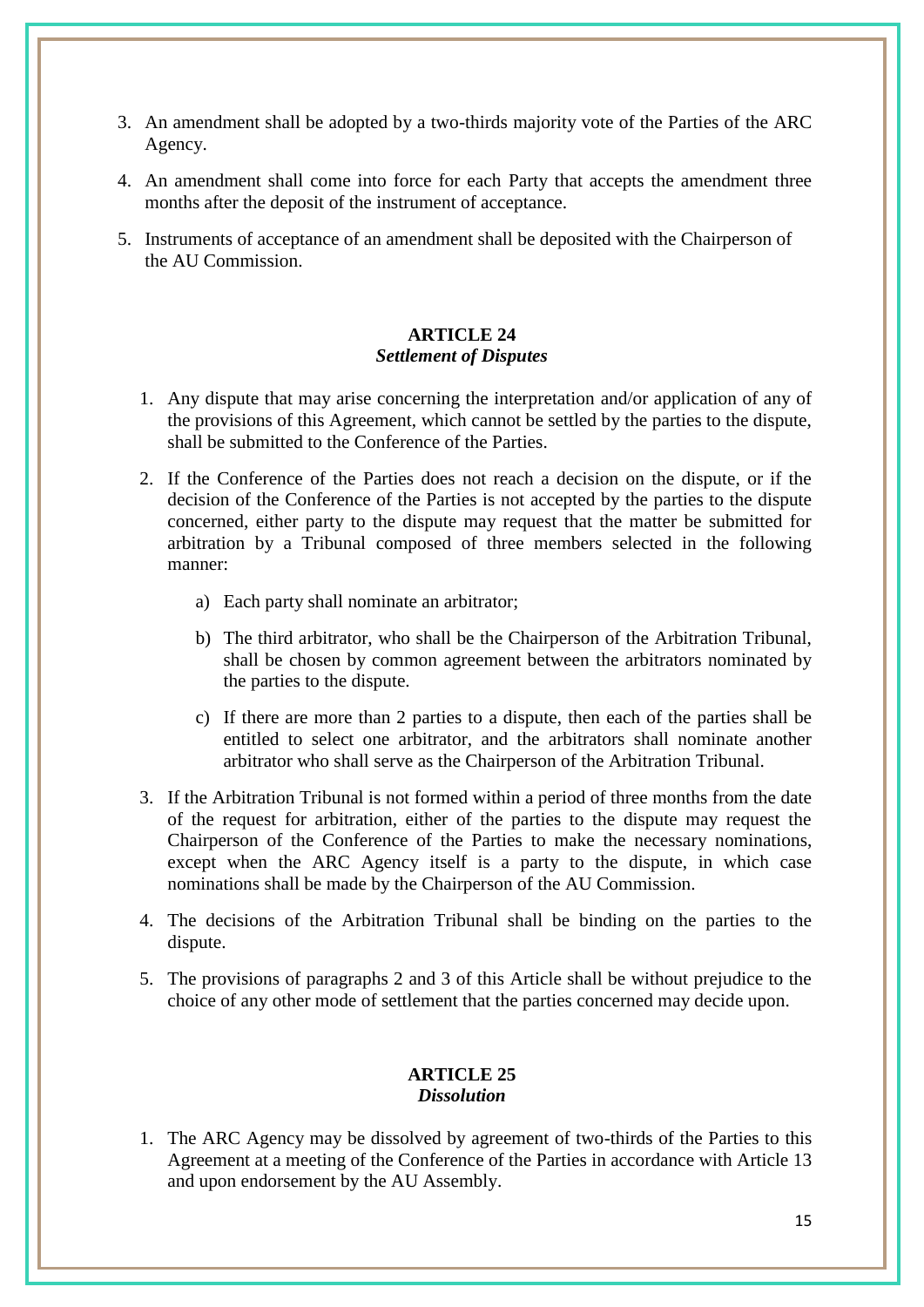- 2. At least six months notice shall be given of any meeting of the Conference of the Parties at which the dissolution of the ARC Agency is to be discussed.
- 3. Where agreement has been reached on the dissolution of the ARC Agency, the Conference of the Parties shall establish the modalities for the liquidation of the assets of the ARC Agency.

# **ARTICLE 26** *Signature, Ratification and Accession*

- 1. This Agreement, in the Arabic, English, French and Portuguese texts, shall be deposited with the Chairperson of the AU Commission.
- 2. This Agreement shall be open for signature by all Member States of the AU.
- 3. This Agreement shall be applied provisionally, once it has been signed by at least ten Member States of the AU, for each signatory state to the extent that provisional application is consistent with that State"s own constitution, laws or regulations, pending ratification by the State concerned or the definitive entry into force of this Agreement.
- 4. Decisions on the permanent location of the ARC Agency and/or its subsidiary or affiliated entities shall not be taken prior to the definitive entry into force of this Agreement.
- 5. Financial obligations shall not be imposed on a State Party until the State concerned has ratified this agreement.
- 6. This Agreement shall be subject to ratification, acceptance or approval.
- 7. Instruments of ratification, acceptance or approval shall be deposited with the Chairperson of the AU Commission.
- 8. This Agreement shall enter into force definitively 30 days from the date of deposit of the tenth instrument of ratification, acceptance or approval.
- 9. Any AU Member State, desirous of becoming a member of the ARC Agency after the entry into force of this Agreement, may do so by depositing with the Chairperson of the AU Commission its instrument of accession to this Agreement.
- 10. The Chairperson of the AU Commission shall transmit certified copies of this Agreement and information relating to the ratification, acceptance or approval of this Agreement to all Member States of the AU.

# **ARTICLE 27** *Reservations*

No reservation shall be made to this Agreement if the reservation is incompatible with the object and purpose of this Agreement.